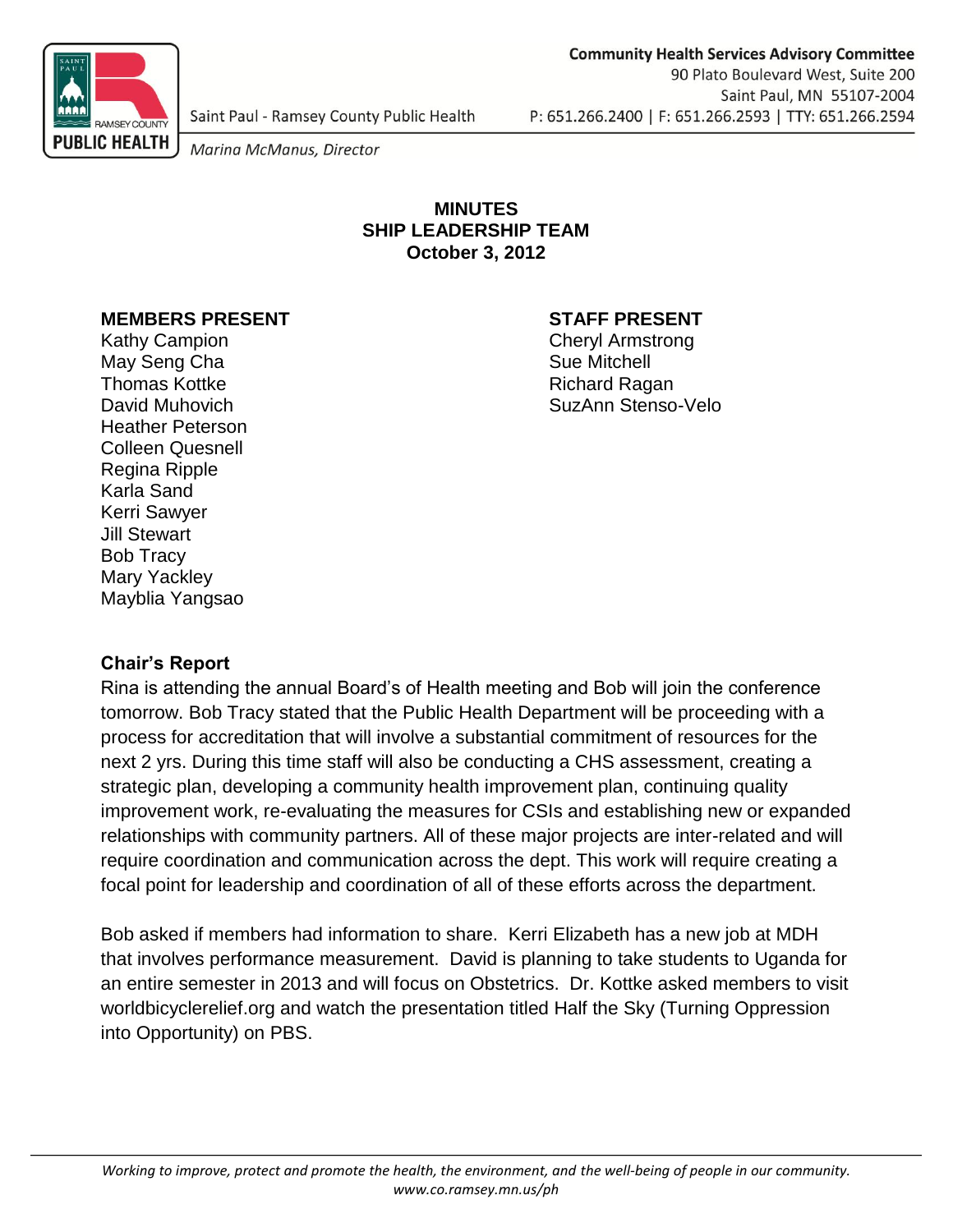Bob mentioned that the committee leadership will do some transition planning. The first task is to elect a vice-chair. Next, a small group of members will join the vice-chair and staff in reviewing and revising the committee by-laws.

# **Public Health Department Accreditation**

SuzAnn Stenso-Velo presented the first section of the presentation and focused on accreditation – the goal of which is to "Improve and protect the health of the public by advancing quality and performance of public health departments." The presentation reviewed the accreditation process, components, benefits, potential incentives, and the structural framework of the PHAB (Public Health Accreditation Board) Standards & Measures document which includes domains, standards and measures. The twelve major domains were highlighted. SPRCPH is moving toward a goal of being accredited by the end of 2014. Several steps have been taken already toward this effort. An Organizational Self-Assessment has been conducted to identify three areas that need improvement related to the PHAB "Standards and Measures." This information will feed into quality improvement efforts and the strategic plan. Management and staff have been assigned to work on specific accreditation domains and standards. A SharePoint site has been created for staff to access PHAB documents, connect with resources, and upload relevant documents. A tracking tool has been created to organize and catalogue documents. Staff have participated in statewide conference calls to share tips and progress toward the goal of accreditation. When an agency applies for accreditation, it must submit three prerequisites: a community health assessment, a community health improvement plan, and a strategic plan. These documents are also requirements from the Minnesota Department of Health for LPHAP (Local Public Health Assessment and Planning). We are currently gearing up for these components. An overview chart of the LPHAP process was reviewed (see PowerPoint slides), and each of the components explained. The components related to quality improvement and the community assessment received particular attention in the presentation since the department is currently focusing energy on those areas.

# **Quality Improvement**

Cheryl Armstrong described what the department is doing in the area of Quality Improvement (QI), defined as a process and set of disciplines coordinated to ensure that an organization consistently meets and exceeds customer requirements. QI encompasses "small qi," which refers to individual efforts at the staff level, aimed at improving particular processes, and "Big QI," which is achieved when QI is integrated throughout organizational functioning and is embraced philosophically both top-down and bottom-up throughout the agency. Principles of QI include: knowing your stakeholders and what they need, focusing on processes, using data for making decisions, using teamwork to improve work, making quality improvement continuous, and demonstrating leadership commitment. QI is